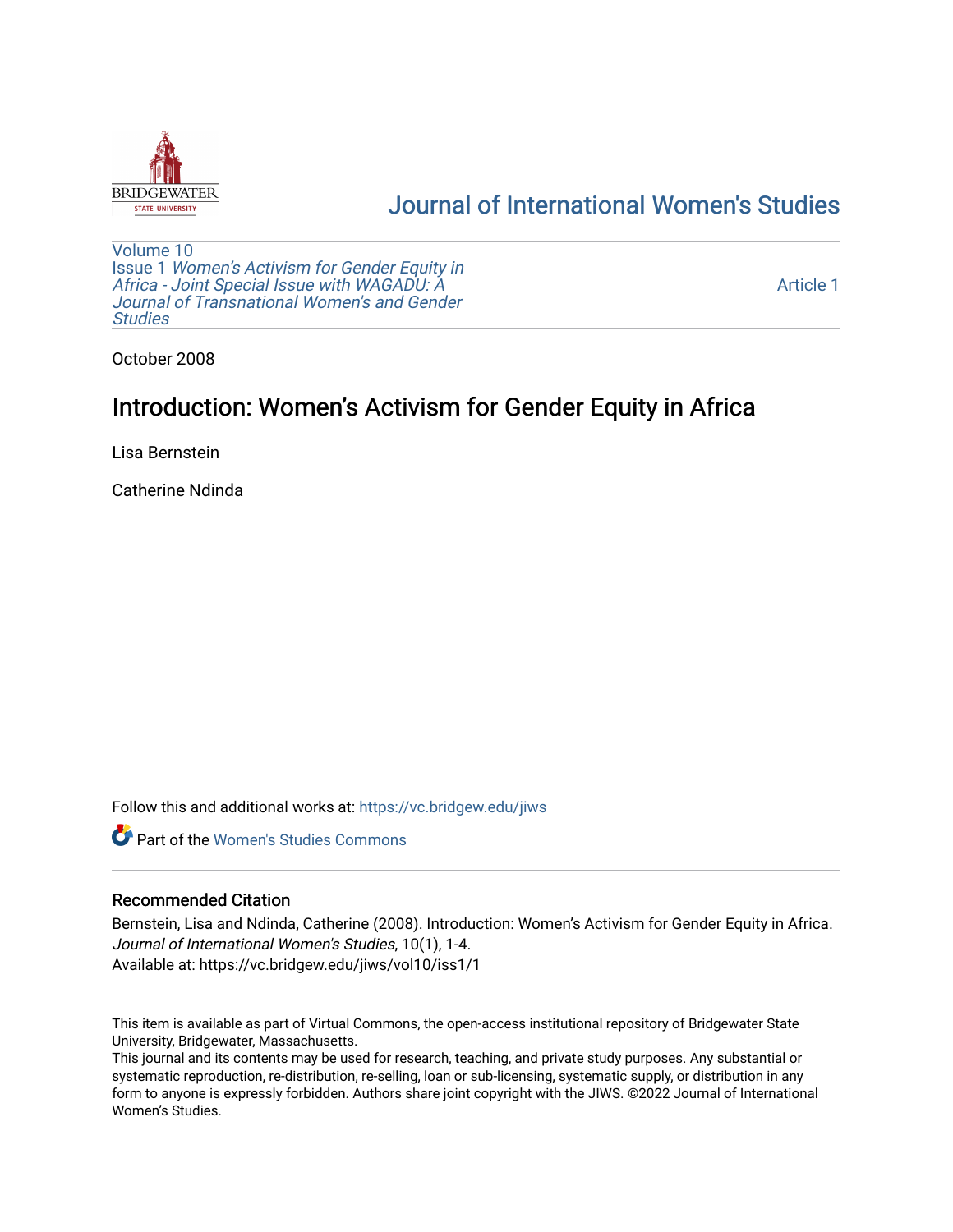## **Women's Activism for Gender Equity in Africa**

By Lisa Bernstein<sup>[1](#page-1-0)</sup> and Catherine Ndinda<sup>[2](#page-1-1)</sup>

This special joint issue of the *Journal of International Women's Studies* (JIWS) and *[WAGADU](http://web.cortland.edu/wagadu)* focuses on women's activism and women's movements in different countries and cultures throughout Africa and the African Diaspora. The project represents a collaboration between two online, open-access journals that address gender and women's issues within a transnational and cross-cultural context. The essays, which are distributed between the two journals, use interdisciplinary feminist and activist approaches to reveal the different forms of personal and communal actions being undertaken by African women today in cultural, social, economic, and political arenas. In showing the diversity of African women's activism; the underlying issues around which activism develops; and the impact of women's activism on individuals, communities, and nations, this dual project has relevance for women and men throughout the world.

As the Nobel Prize is being awarded for the discovery of the AIDS virus, and the United Nations Security Council has unanimously adopted a resolution calling to end sexual violence against civilians in conflict zones, $3$  women in many African countries continue to face the most severe and urgent consequences of these assaults on humanity. Last year, a survey conducted by the UN Economic Commission for Africa (UNECA) emphasized the vulnerable situation of women across the continent and criticized African governments' insufficient implementation of policies that support gender equality and women's human rights:

African women represent the largest demographic segment affected by HIV and AIDS, constituting 58 per cent of the 25 million Africans infected by the disease. In addition, while they are the backbone of the informal economy, especially in the agricultural sector, African women

Journal of International Women's Studies Vol. 10 #1 October 2008 1

 $\overline{a}$ 

1

<span id="page-1-0"></span><sup>&</sup>lt;sup>1</sup> Lisa Bernstein is Associate Professor in the Communication, Arts, and Humanities Program at University of Maryland University College and Academic Exchange Specialist at the U.S. Department of State. Contact: 3501 University Boulevard East, Adelphi, MD 20783, USA; Email: lbernstein@umuc.edu.

<span id="page-1-1"></span><sup>&</sup>lt;sup>2</sup> Catherine Ndinda, Ph.D. is a Research Associate at the school of Politics, University of Kwazulu-Natal Pietermaritzburg, and the Provincial Manager of the National Home Builders Registration Council (NHBRC), Mpumalanga. Contact: P O Box 282 Nelspruit 1200 South Africa. Email: ndindac@yahoo.com.

<span id="page-1-2"></span> $3$  The resolution was adopted on June 19, 2008, at a ministerial-level meeting on "women, peace and security." At this meeting, U.S. Secretary of State Condoleezza Rice remarked that "'sexual violence profoundly affects not only the health and safety of women, but the economic and social stability of their nations'"; meanwhile, United Nations Secretary-General Ban Ki-moon advocated increasing women's role in post-conflict resolution and nation re-building, stating: "'We must do far more to involve women in conflict prevention, peace negotiations and recovery after the guns fall silent.'" United Nations Security Council Department of Public Information. "Security Council Demands Immediate and Complete Halt to Acts of Sexual Violence Against Civilians in Conflict Zones, Unanimously Adopting Resolution 1820." New York, 19 June 2008. 8 Oct 2008 <http://www.un.org/News/Press/docs/2008/sc9364.doc.htm>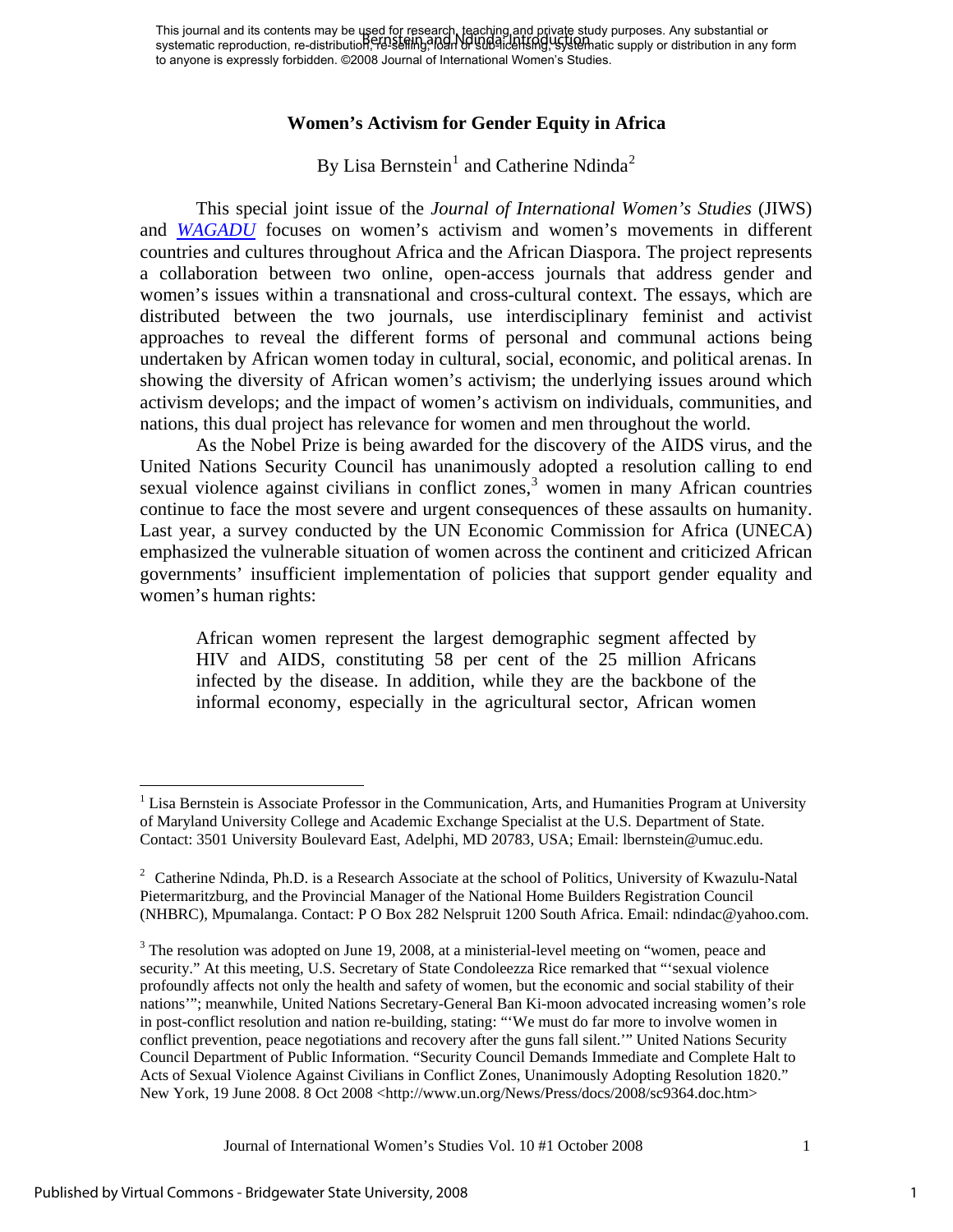lack access to productive resources, including credit, land, and technical and support services.<sup>[4](#page-2-0)</sup>

Engaging such wide-ranging critical, systemic issues, the writers in this volume turn their attention to the women themselves as individual and collective agents of selfempowerment and social transformation. Moving women and gender to the center of global cultural, political, and economic issues, this edition of JIWS explores women's activist roles while expanding traditional concepts of activism and drawing connections among diverse ideologies and institutions: the judicial system and societal mores (Onyejekwe); the AIDS epidemic and girls' primary education (Kakuru); historical religious persecution and current political and economic control (Federici); and environmental justice and international intergovernmental organizations (Braun).

In "Nigeria: Beyond the Dominance of Rape," Chineze Onyejekwe takes up the issue of gender-based sexual violence by highlighting the challenges that rape survivors in Nigeria face in breaking codes of silence, speaking out about their experiences, and overcoming institutional and societal barriers to demand justice. The author highlights the complex legal environment that survivors have to negotiate and illustrates how the patriarchal institutions perpetuate the silence amongst rape survivors. Women in the North, where s*haria* is the dominant legal system, are forced into silence because reporting the crime may not result in justice, but rather in their very own execution.

In the South, where common law exists alongside customary law, women are faced with glaring contradictions between the judicial and societal responses to women who have been raped. Whereas a rape survivor may get justice by reporting to the courts, social norms that regard rape survivors as a disgrace to their families may deter reporting of the crime. Rape survivors are caught within these contradictions and suffer a second victimization by the very communities and systems that are meant to protect them. Onyejekwe clearly shows the "loud silence" surrounding rape and rape survivors. Yet, as she also demonstrates, women have refused to remain silent and have formed a number of organizations to address the widespread sexual violence against women. As a result of these organizations' action-oriented initiatives, women's lives have been saved and dignity is being restored to rape survivors.

Another crucial area in which women have been stigmatized and silenced is the global AIDS crisis and its ravaging effects throughout the African continent. In her article, "HIV/AIDS Impact on Rural Livelihoods and the Struggle for Gender Equality in Primary Education in Uganda," Doris Kakuru addresses a neglected aspect of this most topical issue by showing how the HIV/AIDS epidemic in Uganda is reversing the gains made by girls in accessing primary school education. She argues that, while officially there is gender equality in access to primary school education, the household and community circumstances that demand the involvement of women whenever there is a burial impact negatively in the ability of girls to gainfully stay at school. By comparing the tasks required of girls in the household with those required of boys, Kakuru demonstrates how girls are systematically disadvantaged, both at the household and

1

<span id="page-2-0"></span><sup>4</sup> "UN-backed Forum Focuses on Development Needs of Africa's Women." *Women's News Network*. 29 Sept 2008. 8 Oct 2008 <http://www.womensnet.org.za/news/un-backed-forum-focuses-development-needsafrica%E2%80%99s-women>

Journal of International Women's Studies Vol. 10 #1 October 2008 2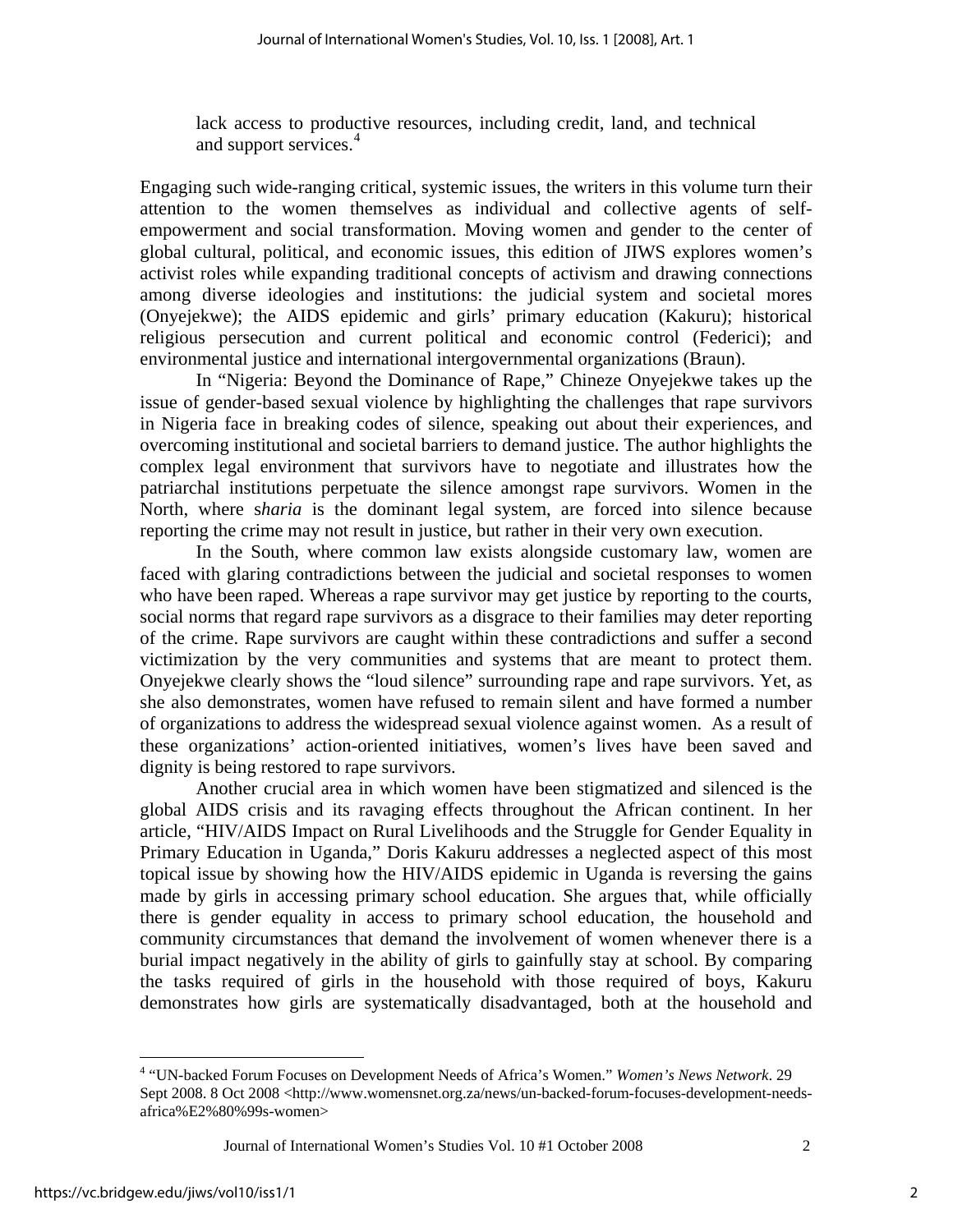community levels. It is thus not surprising that the attrition level of girls in primary school education is high.

The situation of access and retention of girls in primary school in Uganda, like elsewhere in Africa, is made more complex by intervening factors such as HIV/AIDS, which is shown to impact greatly on girls in the affected households as well as those in the larger community. Worse is the unsympathetic attitude of educators who behave in ways oblivious to the plight of children from households affected by HIV/AIDS. Drawing from women's activism in Uganda and how this has brought about equality in access to education, Kakuru argues that there is need for a greater level of activism if the retention levels of girls are to improve at the primary school level, in the context of HIV/AIDS.

While feminists have been vocal in their activism around issues of violence, HIV/AIDS, education, and development, few have dared to venture into the terrain of witch-hunting, a phenomenon that has been known to exist in African communities for decades and, as Silvia Federici explains in, "Witch-Hunting, Globalization, and Feminist Solidarity in Africa Today," remains prevalent in many contemporary African societies. While showing that the phenomenon is not unique to Africa but indeed has similarities in Europe, Federici attributes the increasing cases of witch-hunting to economic causes - unemployed youth who see elderly women as a liability and competition for scarce resources. Media reports of witch-hunting, inadvertently perhaps, show the horror of the act while also giving justification for the murder of witches. Ironically, few men have faced the same wrath, despite common knowledge that wizards also exist in African societies. In arguing that the reasons for the mass murder of elderly women in the name of witch-hunting are economic and political, rather than representing presumed occult practices, Federici reveals the class and gender implications of this recent wave of violence. Her paper highlights the importance and urgency of African women rallying together to bring an end to such gendered human rights violations.

In contrast to conventional studies of social movements that focus on formal institutions and organized struggle, Yvonne Braun, in her paper, "How Can I Stay Silent?": One Woman's Struggles for Environmental Justice in Lesotho," uses one woman's challenge the World Bank funded Lesotho Highlands Water Project as a way of redefining our understanding of activism. Braun critiques the way in which Western definitions of activism have tended to exclude its manifestations in Africa, where women's daily struggles often embody activist principles. While most discussions of resistance and political transformation, including those in this journal issue, center around organized group activities, Braun's article focuses on a rural Basotho woman, Refiloe Kolisang, whose struggle for environmental justice for her community, displaced by the Lesotho Highlands multi-dam scheme, challenges preconceived notions of personal and political, local and global, resistance.

In Refiloe's narrative, we see how an ordinary village woman uses every available opportunity to speak out about the environmental injustice wrought upon her people. Despite the failure to resist resettlement by the government, Refiloe has refused to remain silent. Refiloe subverts the forums convened by the powerful to state the case for her community. She writes in her native Sesotho, makes public presentations, and seeks out trusted individuals to translate her written submissions. Whether the concerns of her community will be addressed is uncertain, but rural Basotho women like Refiloe

3